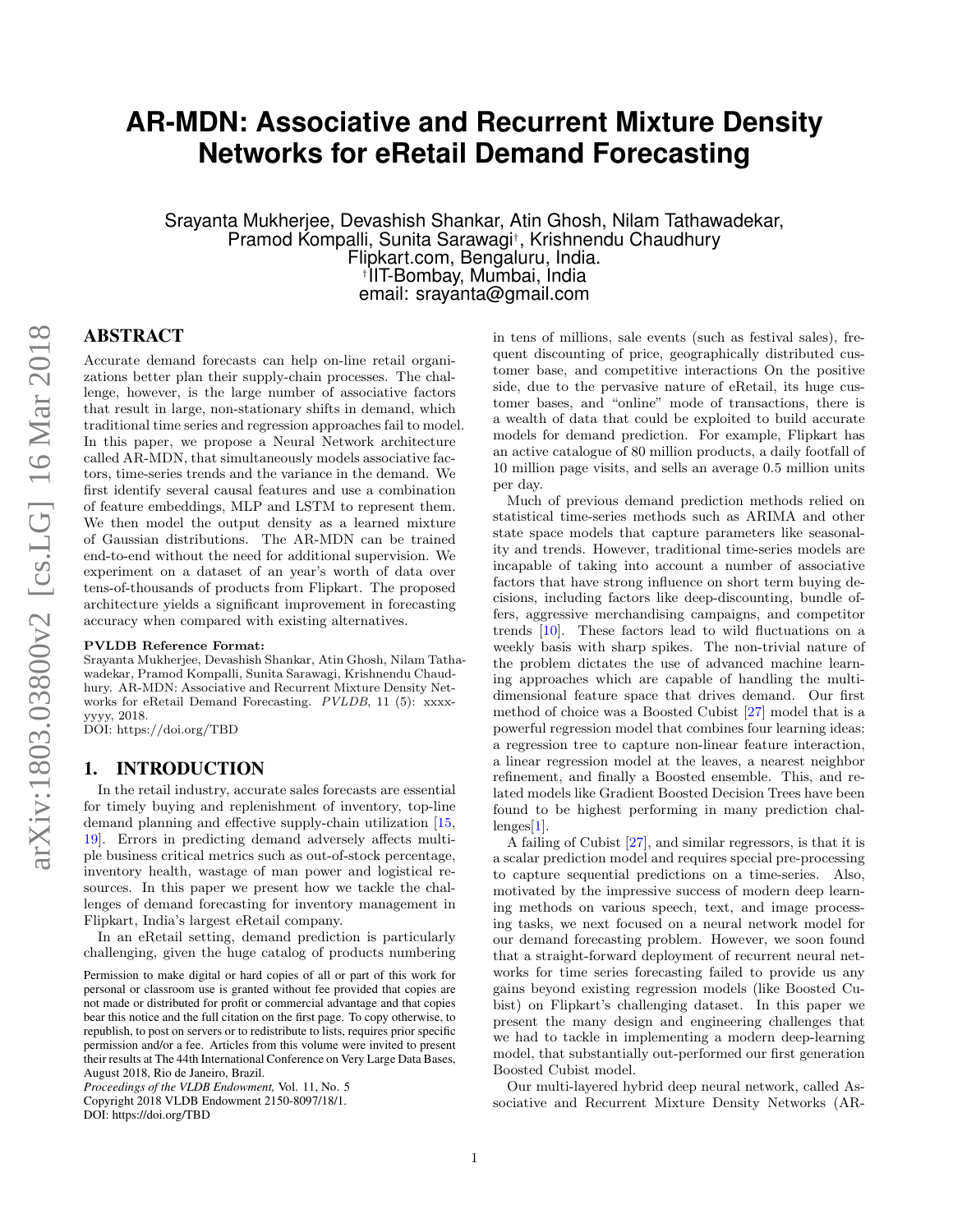MDN), can effectively combine both time-series and associative factors. AR-MDN outputs the probability distribution over demands as a mixture of Gaussians, and we show that this is crucial to capture the unpredictable trends in demands in heterogeneous settings such as ours. We provide engineering solutions for training models along hierarchies of products and geography, and demonstrate the role of our carefully designed feature sets.

### 1.1 Problem Setting

Our point of sales (POS) data contains with each sales transaction a number of properties that potentially influenced that purchase event. These span various properties of the item sold, the geography where sold, and events/properties characterizing the time of sale. When creating a forecast model the first key decision is choosing a level of granularity of representing the dimensions of item, geography, and time.

In this work, we focus on demand prediction for inventory management and replenishment, where the demand needs to be estimated at the SKU level. The inventory is typically replenished on a weekly basis, hence, we aim to generate a weekly forecast of demand. Further, the supply chain can perform efficiently if the customer demands are met from the nearest warehouse. Therefore, along the geography dimension we assess demand at the warehouse or fulfillment center (FC) level. Succinctly, we aim to make predictions at the granularity of SKU  $\times$  FC  $\times$  Week level along the item, geography, and time dimensions respectively.

#### 1.2 Contributions

We highlight the main contributions of this work here.

We present the design of AR-MDN, a deep-learning based forecast model that can grapple with the scale and heterogeneity of the largest eRetail store in India. Our proposed model incorporates a number of careful design ideas including a mixture of Gaussians at the output layer, a practical training methodology to trade-off sparsity with diversity, and a staged feed-forward, recurrent layer to fuse associative with temporal features.

We compare this network with the best of the breed traditional method based on boosted hybrid trees. We are aware of no earlier such study at the scale of a challenging retail dataset such as ours.

Our experiments on Flipkart's sales data show that a wellengineered deep learning models does indeed live up to their hype of being significantly better than a state of the art nondeep learning based method. AR-MDN causes between 10 to 25% reduction in error compared to Boosted Cubist.

We show that our specific neural architecture is significantly better than off-the-shelf deep learning time series models. Somewhat surprisingly we observe that feature engineering continues to be useful even for deep learning models and we get a 7-20% improvement in performance by our engineered features.

### 1.3 Outline

The rest of the paper is organised as follows. In Section [2](#page-1-0) we present an overview of the extensive literature on forecasting models. In Section [3](#page-2-0) we present AR-MDN, our proposed deep learning based model. In Section [4](#page-5-0) we compare the performance of our proposed model with a stateof-the-art traditional model for time series forecasting, and alternative deep learning models. We conclude and provide future directions in Section [5.](#page-10-1)

## <span id="page-1-0"></span>2. LITERATURE REVIEW

We categorize the massive literature of time series forecasting into four groups and present an overview of each.

*Traditional time series methods.* Traditional time series methods like Box-Jenkins  $\left[4, 5\right]$  $\left[4, 5\right]$  $\left[4, 5\right]$  and variations of the state space models like ARIMA and Holt-Winters[\[14\]](#page-11-6), have been used for demand forecasting in the industry for a very long time. The reason for their popularity is their simplicity. While such methods produce admirable results in many cases, for retail demand forecasting, these methods perform poorly. A primary reason for their failure is the presence of several exogeneous casual factors, that make the demand curve highly erratic with sharp peaks and valleys. Further, the sales time series is often non-stationary and heteroscedastic, thus violating core assumptions of the classical methods. Additionally, in large eRetail stores like Flipkart, the product landscape is huge, making the demand curve a function not just of itself but substitutable and complementary products as well. To alleviate these problems, a number of innovations have been attempted in recent years that we review next.

*Wavelet-based approaches.* A popular approach to tackle non-stationarity in time-series data, is Wavelet Transforms (WT) [\[40,](#page-12-0) [38,](#page-12-1) [25\]](#page-11-7). The advantage of WT is that it can effectively decompose the time series into its component frequency and time, thereby allowing for identification of primary frequency components. For example, for financial time series prediction, multiple approaches [\[3,](#page-11-8) [24\]](#page-11-9) used the WT, modeling the market as fractional Brownian motion. The WT can also be used as a preprocessing to multiple methods such as Artificial Neural Network (ANN) [\[42\]](#page-12-2), Kalman filtering [\[9\]](#page-11-10) and an AR model [\[33\]](#page-11-11). A variant was proposed in Stolojescu et al. [\[34\]](#page-11-12) of using Stationary WT (SWT) as a preprocessing step to ARIMA, ANN, linear regression and random walk. Overall, the ANN combined with the SWT performed the best among the four models, effectively capturing the non-linearity. They also compared various mother wavelets and concluded that the Haar and Reverse Biorthogonal were most suitable for the task. Zheng et al. [\[42\]](#page-12-2), Soltani *et al.* [\[33\]](#page-11-11) and Renauld *et al.* [\[31\]](#page-11-13) have also explored the use of Haar mother wavelet in time-series forecasting problems. However, wavelet based methods were unsuccessful in producing acceptable results in our case primarily due to their inability to account for the causal ( associative) features that lead to sharp changes in demand.

*Regression-based methods.* Another approach is to use generic machine learning regressors along with autoregressive features to capture the time-series [\[2\]](#page-10-2). A comparison of the different classes of Regression methods can be found in the work of Wang et al. [\[37\]](#page-12-3) and Torgo [\[35\]](#page-11-14). Regression methods rely on minimizing the sum of squared errors or other similar objective functions while achieving a balance between the bias and variance of the model. Particularly robust and high-performing models have traditionally been i) Support Vector Regression (SVRs) that uses non-linear kernel functions ii) Random forests, that averages over inde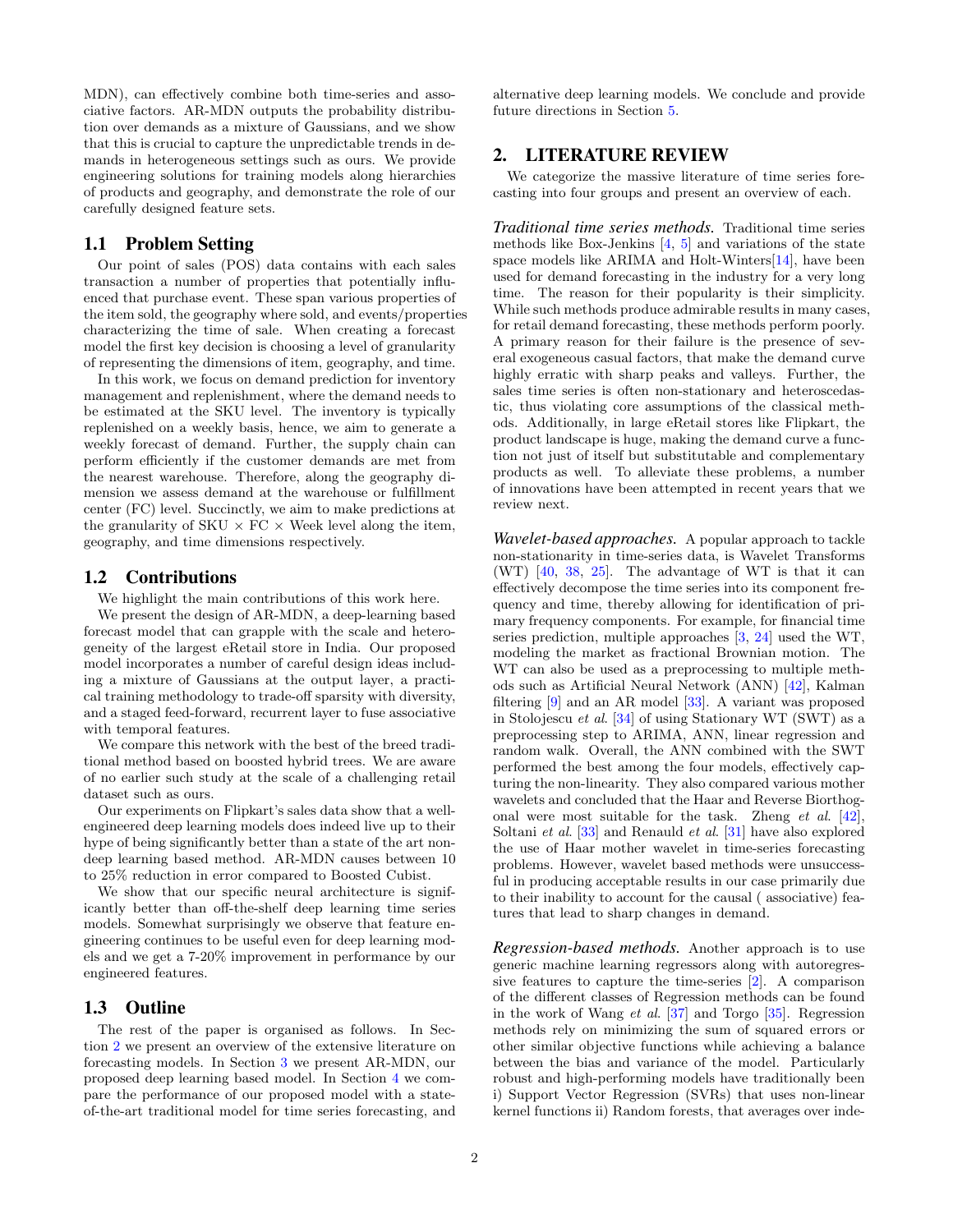pendent individual decision trees and iii) Gradient boosting which iteratively reduces residual errors using new models.

Cubist [\[27\]](#page-11-3) is a hybrid of decision trees (or rules) and linear regression models where the predictions are further refined with a nearest neighbor adjustment. The Cubist regression method has also been found to perform admirably, as compared to other popular regression techniques in forecasting problems as highlighted in the works of Zhang et al.  $[41]$ , Meyer *et al.*  $[22]$  and Walton  $[36]$ . However, Cubist and other regression based methods are not designed to explicitly model time-series data. They instead extract intermediate features based on the time-series, which are then treated as independent variables while learning the model.

*Deep Learning Methods.* Deep Neural Networks have recently been proven to have tremendous potential in modeling tough classification and regression problems. One of the first work on time-series based forecasting using deep neural networks was by Busseti *et al.* [\[6\]](#page-11-17) for energy load forecasting. They implemented and compared multiple methods including a deep feed-forward network and a deep recurrent network (RNN), amongst which the RNN was found to perform the best. Similarly Shi et al. [\[32\]](#page-11-18) extended a Fully Connected LSTM (FC-LSTM) to have convolution like features (ConvLSTM) for the problem of precipitation forecasting over a localized region for a short time period in the future. Their experiments were able to capture spatio-temporal features better and outperformed more traditional methods. Another deep learning methodology that has been used for time-series forecasting problems are deep belief networks (DBN). Qiu et al. [\[26\]](#page-11-19) applied an ensemble of DBNs aggregated together by a Support Vector Regression (SVR) model to the problem of energy load forecasting. Takashi Kuremoto used multiple Restricted Boltzmann machines (RBM) optimized via Particle Swarm Optimization (PSO) [\[18\]](#page-11-20). Another innovative approach was proposed by Mocanu et al. [\[23\]](#page-11-21) who used a Factored Conditional RBM (FCRBM) for energy load forecasting. Their method also used additional associative features like electricity price and weather conditions other than the time series only.

In retail forecasting, which requires a probabilistic forecasting output, results have mostly been mixed using modern deep-learning techniques  $[16]$ . Recently though, Flunkert  $et$ al. [\[11\]](#page-11-23) used a probabilistic LSTM, DeepAR which was both autoregressive and recurrent and was able to demonstrate significant improvements. Key to their success was to learn a global model across the time-series of all items instead of relying on the time-series of a single product alone. This is similar to the strategy that we follow in this work. Second, they propose to model the output on a Gaussian likelihood for real-valued data and negative binomial likelihood for positive count data. In contrast, our approach is to use a mixture of Gaussians as the output density model. Importantly, this article holds particular significance for the field as they were able to effectively demonstrate the applicability of modern deep learning techniques on the problem of demand forecasting for eRetail.

## <span id="page-2-0"></span>3. OUR PREDICTION MODEL

In this section we present a deep learning based solution to the challenging task of demand forecasting in large online retail stores. We start by formally defining the demand



<span id="page-2-2"></span>Figure 1: The proposed three-stage architecture of the Associative and Recurrent Mixture Density Networks (AR-MDN). Here we see the model unrolled across time using an LSTM. At each time instant, a set of associative features are modeled by an MLP. The final prediction layer uses an MDN loss. Details are given in Section [3.2](#page-3-0)

forecasting task. Then in Section [3.2](#page-3-0) we describe the architecture of AR-MDN, our proposed forecasting model. In Section [3.3](#page-5-1) we describe the training process.

#### 3.1 Problem Formulation

For each SKU " $s$ " and geographical region " $r$ ", we have a time series of weekly demand values up to a point of time " $t$ " measured in weeks<sup>[1](#page-2-1)</sup>. Each point in the time series is also associated with a set of causal (or associative) features. Some of these features are fixed properties of the product but most of them (including features like price) change along time. We describe them below.

#### <span id="page-2-3"></span>*3.1.1 Features*

Our features capture a large variety of properties of the product, the time, the product's price at the time, advertisements surrounding the sales event, and so on. Table [1](#page-4-0) presents the features we extracted from our point of sales data grouped into five different clusters. Further, a feature could be numerical, categorical, or binary. Some of these are raw features of the data, e.g. the price of the product but we also have a large number of interesting features derived based on our intuitive understanding of consumer behavior. For example, consider the derived feature called "time since last price change". We observed that when the price of an SKU is decreased from  $x$  to  $x'$ , the demand increases from y to  $y'$   $(y < y')$  for only a brief time period. Beyond this time period, even if the price is maintained at  $x'$ , the demand rate decays quickly from  $y'$  and stabilizes back to  $y$ . In Section [4.3,](#page-10-3) we will show the tremendous impact of these derived features.

We use "i" to index a time series corresponding to a  $(s, r)$ combination and denote its feature and demand values along time as  $\{(\mathbf{x}_{i,1}, y_{i,1}), \ldots, (\mathbf{x}_{i,t}, y_{i,t})\}$  where each  $\mathbf{x}_{i,t}$  denotes the vector of all associative features captured at time  $t$  for time series i and  $y_{i,t}$  denotes the corresponding demand.

<span id="page-2-1"></span><sup>&</sup>lt;sup>1</sup>In general, different products might have different lengths of historical data. We handle these differences in our model but assume for simplicity of writing that all times series are of the same length.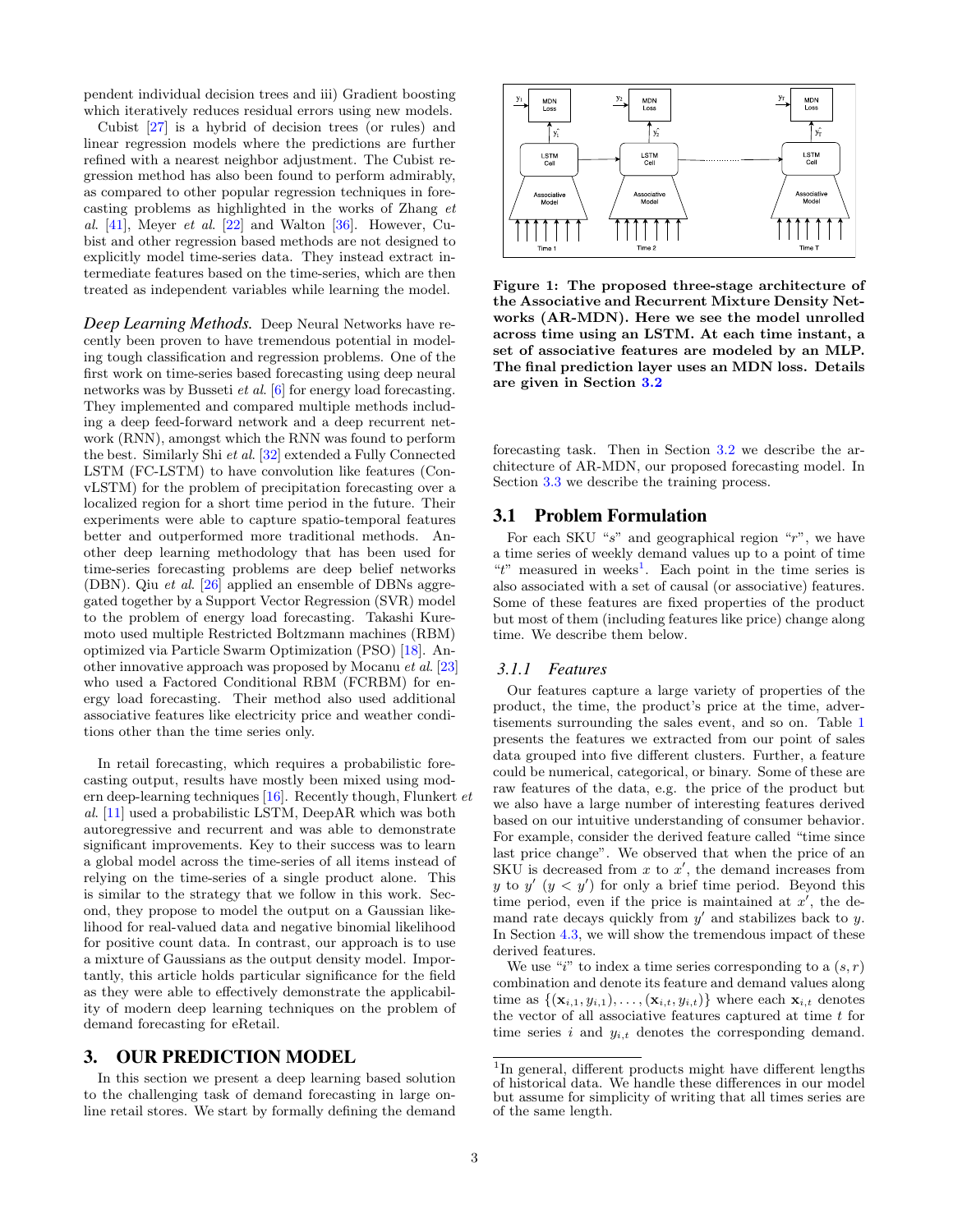

<span id="page-3-1"></span>Figure 2: The architecture of the Multi-Layer Perceptron network that models the Associative Layer. The causal or associative features are grouped into five buckets as described in Table [1.](#page-4-0) Embeddings are learned to represent the categorical and 1-Hot features. A fully-connected layer is used to compress the concatenated embeddings into a dense 50 dimensional space. These embeddings are then fed into an LSTM that models the time-series information.

Thus, our available dataset D can be expressed as a set of N time series of the form

$$
D = \{(s_i, r_i, \mathbf{x}_{i,1...t}, y_{i,1,...,t}) : i = 1...N\}
$$

N in our setup is very large and is of the order of several million.

For forecasting, we are given a set of consecutive future time horizons  $t + 1, \ldots, T$  and the corresponding input features  $\mathbf{x}_{i,t+1}, \ldots, \mathbf{x}_{i,T}$  for them. We need to predict the corresponding demand values  $\hat{y}_{i,t+1}, \ldots, \hat{y}_{i,T}$ . In order to capture the uncertainty associated with these predictions, we propose to output a distribution instead of a fixed value. We use a parametric model that trains parameters  $\theta$  to predict such a distribution as

$$
P(\mathbf{y}_{i,t+1:T}|\mathbf{y}_{i,1:t},\mathbf{x}_{i,1:T},\theta,s_i,r_i)
$$
\n
$$
(1)
$$

## <span id="page-3-0"></span>3.2 The AR-MDN Architecture

We propose a new architecture for demand forecasting. The proposed model combines a multi-layer perceptron (MLP) and a long-short term memory (LSTM) network for simultaneous handling of associative and time-series features, and a mixture density network at the output to flexibly capture output uncertainty. The final model, AR-MDN, is therefore associative, recurrent and probabilistic. Figure [1](#page-2-2) shows a representation of the overall deep net architecture. In what follows, we present detailed descriptions of the three main stages of our model.

#### *The Associative Layer*

The primary motivation behind this layer was to treat the associative variables that drive demand. Thus, the associative layer is functionally analogous to the regression-based



Figure 3: Representation of the Mixture Density Network (MDN) layer which is also the output layer of AR-MDN. The MDN receives as input, the output from the Recurrent LSTM layer. The MDN learns a fully-connected layer that predicts a mixture of  $k$  Gaussians, along with the probability of choosing each Gaussian. This effectively models a multi-modal output space, where the predicted value could be sampled from one of several Gaussians.

models discussed in Section [2.](#page-1-0) The model is executed independently for each time point, the output of which,

$$
\mathbf{ff}_{i,t} = \text{MLP}(\mathbf{x}_{i,t}, \Theta^{'})
$$

where  $\Theta'$  are the parameters of the MLP.

A representative architecture of the feed-forward neural network that models the Associative layer is presented in Figure [2.](#page-3-1) The features are first bucketed into five types as illustrated in Figure 2 and Table 1. The features under the "Price" and "Time" buckets are all continuous and are simply normalized to zero mean and unit variance. The rest of the feature buckets are composed of categorical and 1-Hot features which are embedded into a suitable feature space of size 30. Following this, the entire set of features are concatenated and embedded into a lower-dimensional space of 50. The final embedding was executed using a single FClayer with an Exponential Linear Unit (ELU) activation, which was shown to have better numerical stability than the popular ReLU [\[7\]](#page-11-24) .

#### *The Recurrent Layer*

As mentioned earlier, the weakness of Regression based models is that they do not explicitly model the time-series data. The model needs to capture both the short-term and longterm signals that are present in a time-series data. To achieve this, the output of the Associative layer is fed into a recurrent neural network (RNN). A popular type of RNN is LSTM that associates each cell with an input gate, an output gate and a forget gate. The memory unit of an LSTM cell stores the hidden representation of the sequence of input data seen till a given time instant. The LSTM cell learns to either update or reset the memory unit depending on the given sequence of values. The LSTM model integrates the output of the associative model along with all previous demand and inputs along the time-series as:

$$
\mathbf{h}_{i:t} = L(\{y_{i,1},\ldots,y_{i,t-1}\},\{\mathbf{ff}_{i,1},\ldots,\mathbf{ff}_{i,t}\},\Theta^{''})
$$
. (2)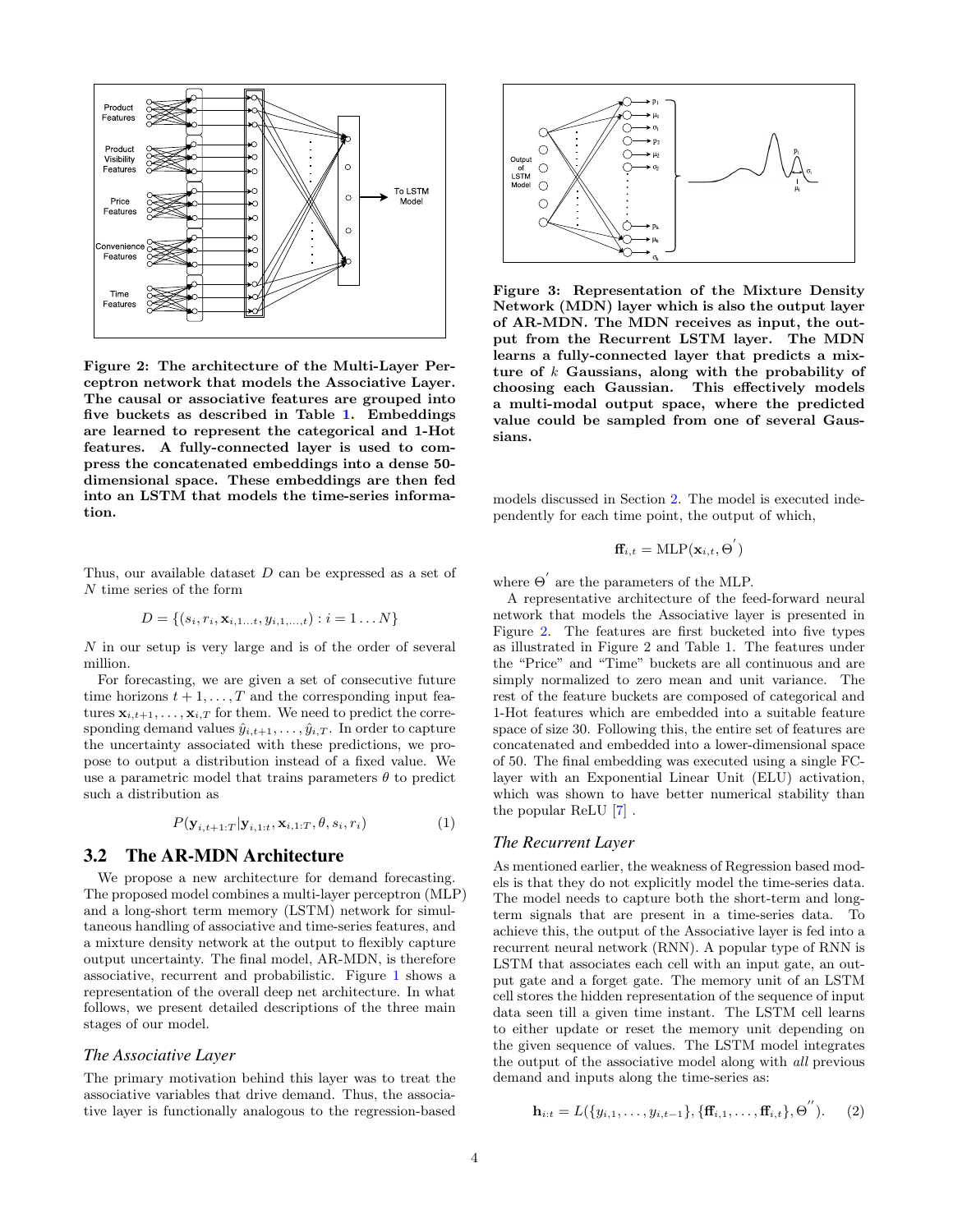| <b>Demand Factor</b> | <b>Feature Name</b>                      | <b>Description</b>                                                       | Data Type   |
|----------------------|------------------------------------------|--------------------------------------------------------------------------|-------------|
|                      | Product ID                               | Captures "latent" factors of the product                                 | $1-Hot$     |
| Product              | Product Tier                             | Tiers are based on popularity of products                                | Categorical |
|                      | Historical Out-of-Stock %                | Assumed to be always In-Stock during<br>Testing phase                    | Numerical   |
|                      | Sale event type                          | Category-level of the Sale event                                         | Categorical |
| Product Visibility   | Deal Card                                |                                                                          | Binary      |
|                      | Banner on Homepage                       |                                                                          | Binary      |
| Price                | Listed Price                             | Govt. mandated Max. Retail Price                                         | Numerical   |
|                      | Discounted Price                         | Price offered by Flipkart                                                | Numerical   |
|                      | <b>Effective Price</b>                   | Final price after cash-back, product ex-<br>change, freebie, etc.        | Numerical   |
|                      | Difference in price from historical mean | Captures "stable" price of the product                                   | Numerical   |
|                      | Historical Min Price                     |                                                                          | Numerical   |
|                      | Historical Max Price                     |                                                                          | Numerical   |
|                      | Avg. discount on similar products        | Products in the same category are consid-<br>ered similar                | Numerical   |
|                      | No-cost EMI                              |                                                                          | Binary      |
| Convenience          | Product Exchange                         |                                                                          | Binary      |
|                      | Exclusive to Flipkart                    |                                                                          | Binary      |
| Time                 | Week of the month                        | Captures seasonality                                                     | Numerical   |
|                      | Lag feature - Price                      | Mean of past $n$ weeks' price                                            | Numerical   |
|                      | Lag feature - Sale                       | Mean of past $n$ weeks' sale units                                       | Numerical   |
|                      | Time elapsed since last price change     | Sales peak when price changes, but reverts<br>quickly to previous volume | Numerical   |
|                      | Time since last event or upcoming event  | Units sold dips immediately before and af-<br>ter a Sale event           | Numerical   |
|                      | Time since first order                   | Captures "Newness" of Product                                            | Numerical   |

<span id="page-4-0"></span>Table 1: The list of associative features that were identified to model the demand of a given product. These features are extracted for each time instant "t". This set includes both raw features that are recorded in the sale data, and derived features that are computed from raw signals. The multi-modality of the signals that need to be modeled for our task, is clear from the data-type column.

where  $\Theta''$  are the parameters at this stage. Internally, the variable length history is stored in LSTMs as state  $s_{i:t}$  at each point  $t$ . At each step, the update in terms of the previous  $y$  and current input  $\mathbf f$  then becomes:

$$
\mathbf{h}_{i:t}, \ \mathbf{s}_{i:t} = \text{LSTM}(y_{i,t-1}, \mathbf{f}_{i,t}, \mathbf{s}_{i:t-1}, \Theta^{''}). \tag{3}
$$

In the above  $h_{i:t}$  is the vector that is fed to the next output layer and  $s_{i:t}$  is the state that is stored in this layer and used for computing the outputs at the next time step. We can view  $s_{i:t}$  as the auto-regressive features that has been automatically computed by the deep network. Hence, by combining the ability of the MLP to factor in associative features with the explicit treatment of the sequential nature of a time-series via an LSTM, AR-MDN is able to harness the signals embedded within the data better than either of the layers alone.

## *The MDN Layer*

The output of a typical Neural Network minimizes a meansquared or a softmax loss function. However, neither of these losses are suitable towards modeling the variation in the demand curve, as can be seen in the example of Figure  $4(a)$  $4(a)$ . Minimizing the sum of squared error yields an output that follows a single Gaussian distribution, which would not be powerful enough to model the variation in the output space. Softmax, on the other hand, is a generalization of the sigmoid function that models a Multinoulli output distribution. Softmax is more suited to classification tasks rather than the regression tasks that we are interested in.

Instead, the central hypothesis used for modeling the output distribution in our case, is that the regression being performed is multi-modal. As see in Figure [4\(](#page-5-2)b), the density plot for the time-series data in Figure  $4(a)$  $4(a)$  is clearly multi-modal, which results in multiple values of  $y_i$  for similar values of  $x_i$ .

Since Gaussian mixtures is the natural representation for this kind of problems, we use a mixture density network (MDN) as an output layer [\[21,](#page-11-25) [39\]](#page-12-5). The MDN hypothesis is intuitively robust considering the many external factors that are not accounted for in the model. Therefore, considering  $K$  Gaussian mixtures, the conditional distribution can be equated as

$$
P(y_{i,t}|\mathbf{h}_{i,t}) = p_1 N(\mu_1(x), \sigma_1^2(x)) + \ldots + p_K N(\mu_K(x), \sigma_K^2(x))
$$
  
(4)

where  $p_k, \mu_k$  and  $\sigma_k$  are the probability, mean and standard deviation of the  $k^{th}$  Gaussian component respectively. These parameters of the GMM are computed from  $h_{i,t}$  output from the recurrent layer as follows: (We use h instead of  $h_{i,t}$  to reduce clutter.)

<span id="page-4-1"></span>
$$
p_k = \frac{\exp(z_k^{(p)} h)}{\sum_{l=1}^K z_l^{(p)} h} \tag{5}
$$

$$
\sigma_k = \exp(z_k^{(\sigma)} h) \tag{6}
$$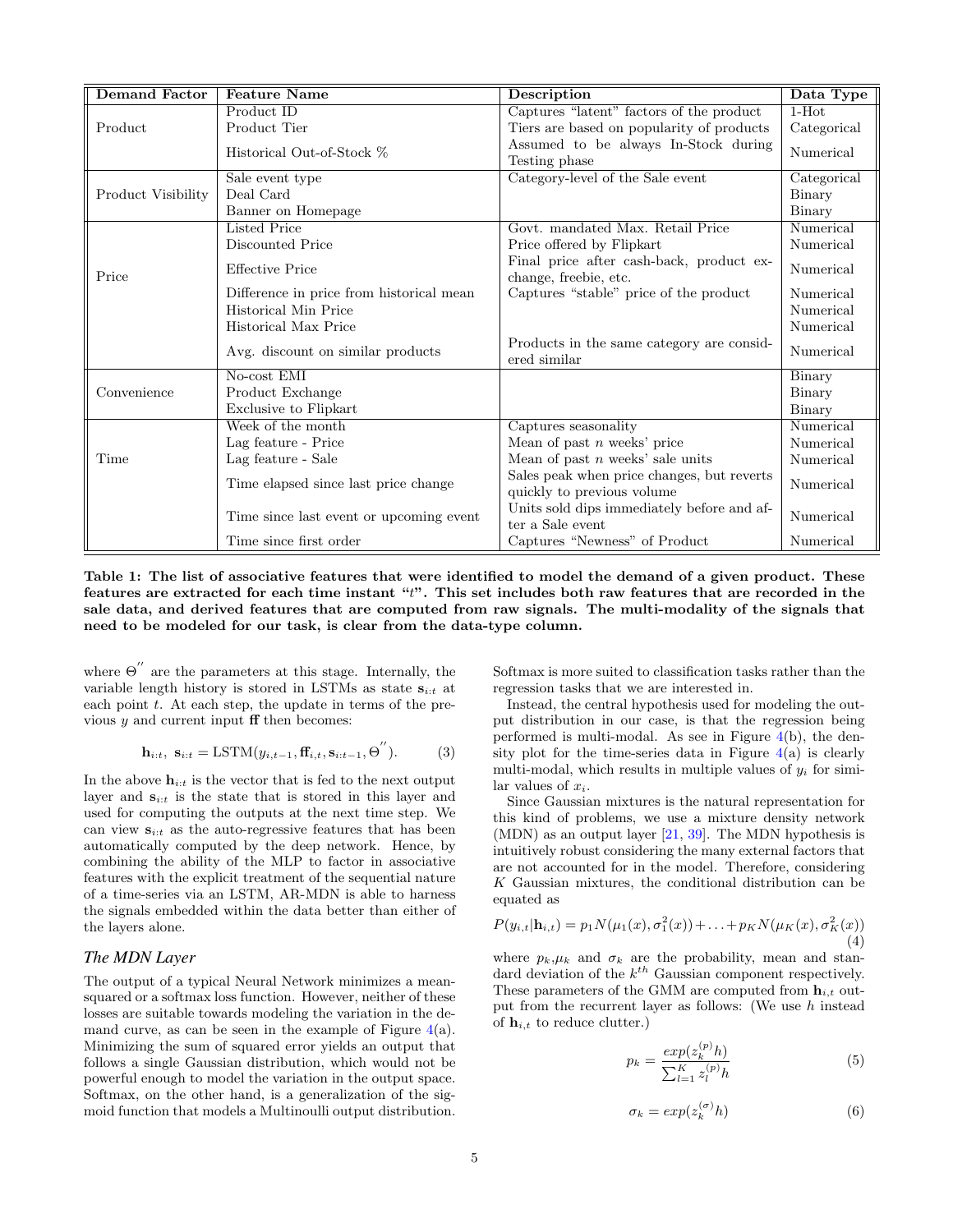

<span id="page-5-2"></span>Figure 4: (a) An example time-series of the demand for a particular SKU. One can observe the large number of peaks and valleys in the time-series. It is obvious that a simple time-series model cannot explain this data, and one needs to model the associative factors that contribute to the variance. (b) The Gaussian mixture density of the time-series in (a). It is obvious that the values of the time series are best represented by a multi-modal Gaussian which motivates our use of an MDN layer as the output of our model.

$$
\mu_k = z_k^{(\mu)} h \tag{7}
$$

where  $z_k^{(p)}$ ,  $z_k^{(\sigma)}$  and  $z_k^{(\mu)}$  are the learned parameters of the output layer corresponding to the mixture probability, variance and mean respectively. The use of the softmax function in Equation [5](#page-4-1) ensures that the values of  $p_k$  lie between 0 and 1 and sum to 1 as is required for probabilities.

Our model distribution can be factorized as a product of likelihood factors over time. The conditional distribution of the network is therefore trying to model is a function of the AR-MDN output  $h_{i,t}$ , given in Equation 3, and in likelihood terms can be expressed as

$$
P_{\Theta}(\mathbf{y}_{i,t:T}|\mathbf{y}_{i,1:t-1},\mathbf{x}_{i,1:T}) = \Pi_{t=t}^T P_{\Theta}(y_{i,t-1}|\mathbf{y}_{i,1:t-1},\mathbf{x}_{i,1:T})
$$
  
= 
$$
\Pi_{t=t}^T P(y_{i,t}|\mathbf{h}_{i,t},\theta)
$$
(8)

Thus, from the last layer, we get a well-defined joint probability distribution over the demand values for all times periods in the forecast horizon.

#### <span id="page-5-1"></span>3.3 Training and Implementation

Given the scale and diversity of products sold in a large eRetail store like Flipkart, a single set of model parameters  $\theta$  over all products in the store is not appropriate, given the large fluctuations in the sale patterns of products within the store. The other extreme of training a separate model for each SKU raises challenges of data sparsity, particularly for new and emerging products. We next discuss our strategy of balancing the conflicting challenges of product heterogeneity and data sparsity in training a learned model.

*Trading data heterogeneity and sparsity during training.* We first trained a joint model, combining all SKUs across all verticals. A "vertical" is a set of products that belong to the same category. Example verticals could be Laptops, Headphones, etc. We then finetuned this model per vertical, training with only the SKUs within the vertical. To augment the relative sparsity of data at the SKU level, all SKU's belonging to a common vertical (which are relatively homogeneous) are trained together.

Along the geography dimension, we handle hierarchies a bit differently. We train first total demand at a national level which are in a subsequent step distributed to the FC level according to historical ratios. This is necessitated by the fact that data at the FC level is quite sparse and the causal factors like offers and additional visibility is applied only at the national level and not implemented at regional or FC levels. Historical sales data is available at regional granularity. We remove the outliers from the data and based on 8 weeks of history, compute the percentage sales contribution of each region with respect to overall national demand. Using these ratios, we divide the national level forecast into regional level sales demand.

*Loss function.* Since the last layer outputs a probability distribution over the demand values, we can resort to the maximum likelihood principle for training the model parameters. Given the parameter definition in the output layer, the loss function of the model is then given as

<span id="page-5-3"></span>
$$
- \frac{1}{N} \sum_{i=1}^{N} \sum_{t=1}^{t_0} \log \sum_{k=1}^{K} \frac{p_{i,t,k}}{\sqrt{2\pi \sigma_{i,t,k}^2}} \exp(-\frac{(y_{i,t} - \mu_{i,t,k})^2}{2\sigma_{i,t,k}^2}) \quad (9)
$$

We evaluate this loss for each product's national level sales at each point in the training week. Training is done using standard stochastic gradient steps.

MDN loss is known to be highly unstable, essentially be-cause of the division by sigma in Equation [9](#page-5-3) [\[12\]](#page-11-26). Since  $\sigma$  is a predicted value of the Neural Network, it can become arbitrarily small. This can lead to exploding activations, and consequently exploding gradients. To prevent this we employed activation clipping. The value of sigma was clipped to the range  $[10^{-5}, 10^{10}]$ . This allowed us to successfully train the model. The number of mixtures were empirically chosen to be 10 by hyper-parameter tuning.

#### <span id="page-5-0"></span>4. EXPERIMENTAL EVALUATION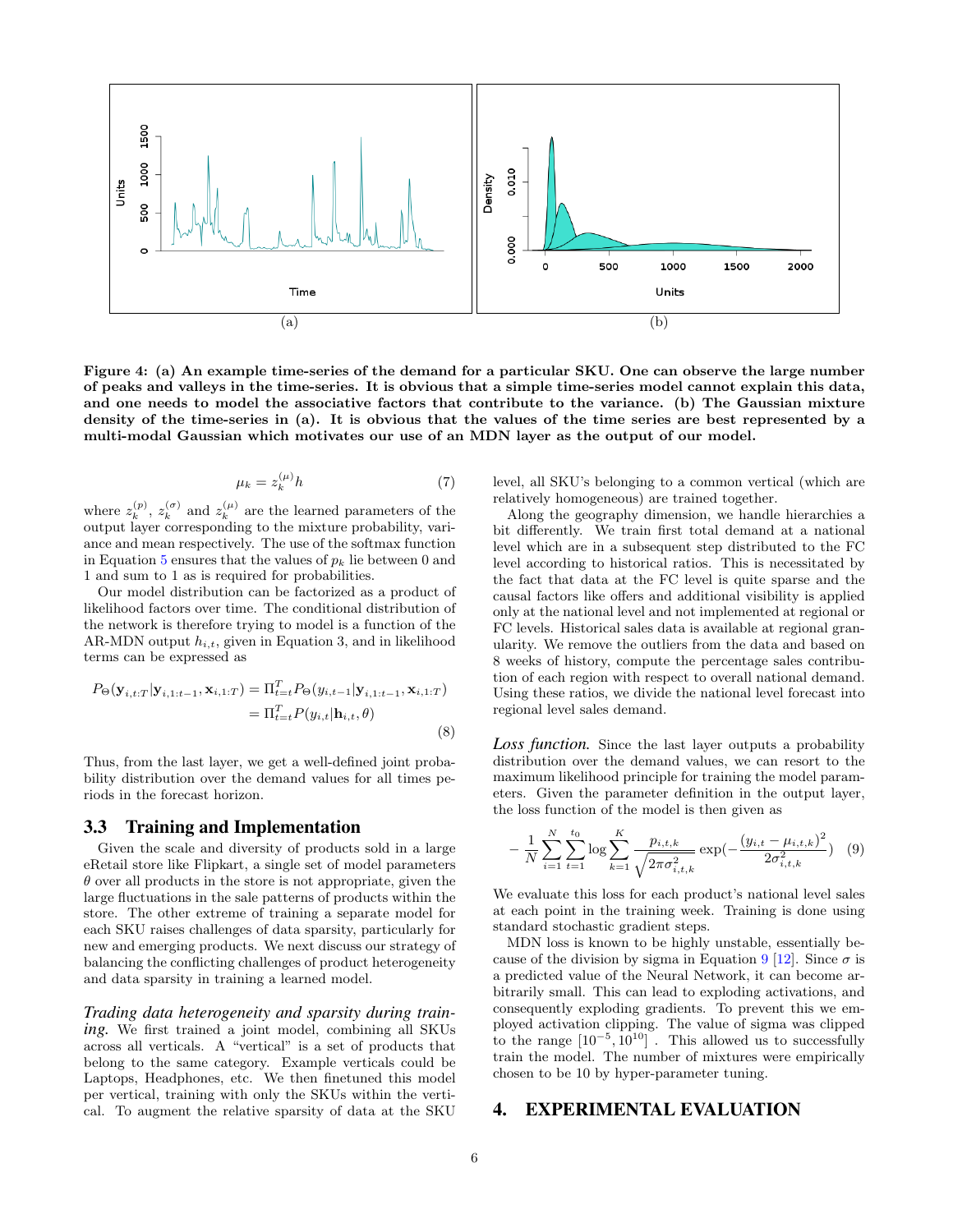| Test set wMAPE: AR-MDN         |        |          |          |          |         |  |  |  |
|--------------------------------|--------|----------|----------|----------|---------|--|--|--|
| <b>Test Window</b>             | Week 1 | Week 2   | Week 3   | Week4    | Overall |  |  |  |
| Weeks 9-12                     | 22.90  | 27.6     | $31.06*$ | 36.06    | 29.58   |  |  |  |
| Weeks 13-16                    | 31.98  | $35.71*$ | 35.97    | 37.02    | 35.17   |  |  |  |
| Weeks 15-18                    | 30.86  | 31.90    | 32.74    | $37.01*$ | 33.13   |  |  |  |
| Average                        | 28.58  | 31.74    | 33.26    | 36.93    | 32.63   |  |  |  |
| Test set wMAPE: Boosted Cubist |        |          |          |          |         |  |  |  |
| Weeks $9-12$                   | 28.51  | 33.21    | $38.63*$ | 43.26    | 35.63   |  |  |  |
| Weeks 13-16                    | 35.33  | $39.87*$ | 44.12    | 46.17    | 41.70   |  |  |  |
| Weeks 15-18                    | 32.76  | 36.42    | 41.17    | $43.73*$ | 39.98   |  |  |  |
| Average                        | 32.30  | 35.50    | 41.31    | 44.39    | 39.06   |  |  |  |

<span id="page-6-0"></span>Table 2: Comparison of weekly wMAPE for AR-MDN vs Boosted Cubist across four weeks for three different test windows. AR-MDN clearly out-performs the Cubist model in all test cases. The performance gap widens as the prediction horizon increases, with AR-MDN being more stable over time. The weeks that contain a major sale event are marked with an asterix, please see Section [4.4](#page-10-4) for discussion. Note that with the wMAPE measure, lesser is better.

In this section we show a detailed evaluation of different forecasting models on Flipkart's operational data. We compare our best effort traditional model (Boosted Cubist) with a modern deep learning based model (AR-MDN). We are aware of no earlier comparisons of these two families of models on large-scale industrial setup such as ours. Next, we justify various design choices in the AR-MDN model by showing comparisons with existing simpler variants. Our experiments are particularly significant because the rich diversity of our feature space, stresses the limits of state-ofthe-art approaches in a way that smaller, public domain datasets cannot.

*Evaluation metric.* Since the downstream business usecase of the forecasting pipeline is buying and replenishment of the inventory, forecasting errors for SKUs which sell a larger number of units have larger negative impact than equivalent error on SKUs which sell lesser units. Hence, the error metric chosen was weighted mean absolute percentage error (wMAPE) at time  $t$  and is given by the equation:

$$
wMAPE_t = \frac{\sum_{i=1}^{s} |Y_{i,t} - y_{i,t}|}{\sum_{i=1}^{s} Y_{i,t}}
$$
(10)

where s is the total number of SKUs,  $Y_{i,t}$  is the actual number of units sold at time t and  $y_{i,t}$  is the model forecast at time t.

However, in an industrial setup, we are interested in not just aggregated errors but also need to dissect the aggregates along various facets of product and time.

*Training and Test Data.* The data used for our experiments is collected from October 2015 to March 2017. We evaluate the model on three distinct test periods of a duration of 4 weeks each: weeks 9-12, 13-16, and 15-18 of 2017. For each test data set, the remaining data (from October 2015 up to the test period) is used as training data. For each experiment, for example week 15-16, demands for all weeks before week 14 of 2017 are fed to the AR-MDN, and predictions obtained for week 1, 2, 3, and 4 after that are compared with actual demand at weeks 15, 16, 17, 18 respectively.

*Implementation.* The AR-MDN was implemented using TensorFlow, and was trained on a single Titan X GPU with 3072 cores and 12 GB RAM. We used Adam Optimizer and an exponential learning decay policy, decaying learning rate by 0.96 every 1000 iterations. Training the combined model took around 1-2 days, and per vertical fine-tuning took an additional 4-5 days. The total training process, therefore, took around a week. This time includes evaluation that was carried out after each epoch. Running the trained model takes 100ms/SKU on a 4-core Intel Xeon CPU machine. We also used dropout of 0.5 after the MLP, and before the LSTM input cells, to prevent overfitting. We used mini batch gradient descent, sampling 512 SKUs for each minibatch randomly. The sequence length was chosen to be the maximum sequence length in the mini batch. Zero padding had to be done for rows, which had less data than sequence length of the batch. We later masked the loss for these zero padded data points. LSTM was dynamically unrolled for this sequence length.

*Methods compared.* In Section [2](#page-1-0) we discussed a number of methods for demand forecasting. We present comparisons with existing methods in two stages: we first select the best of the breed non-deep learning based method and compare with that. Next, we compare with various architectures among deep learning models.

## 4.1 Traditional Machine Learning Alternatives

We eliminated pure time-series based models like ARIMA early on because of their inability to capture the effect of the large number of exogeneous factors causing large swings in outputs. Among the regression methods, the best performing method was a committee of Cubist [\[27\]](#page-11-3) models. Cubist[\[17\]](#page-11-27) is an extension of Quinlan's M5 model [\[27,](#page-11-3) [29,](#page-11-28) [28\]](#page-11-29) model that skillfully combines three learning structures: decision trees at the top-level to capture non-linearity, regression models at the leaves to encourage smooth predictions, and finally k nearest neighbor based refinement. We trained a committee of M Cubist models via Boosting. The values of  $k$  and  $M$  were fixed at 9 and 50 via time-slice validation. The Cubist models used the same set of features as AR-MDN as outlined in Table [1.](#page-4-0) However, since Cubist is a scalar regression model, and not a time series model, we created a set of autoregressive features and temporal features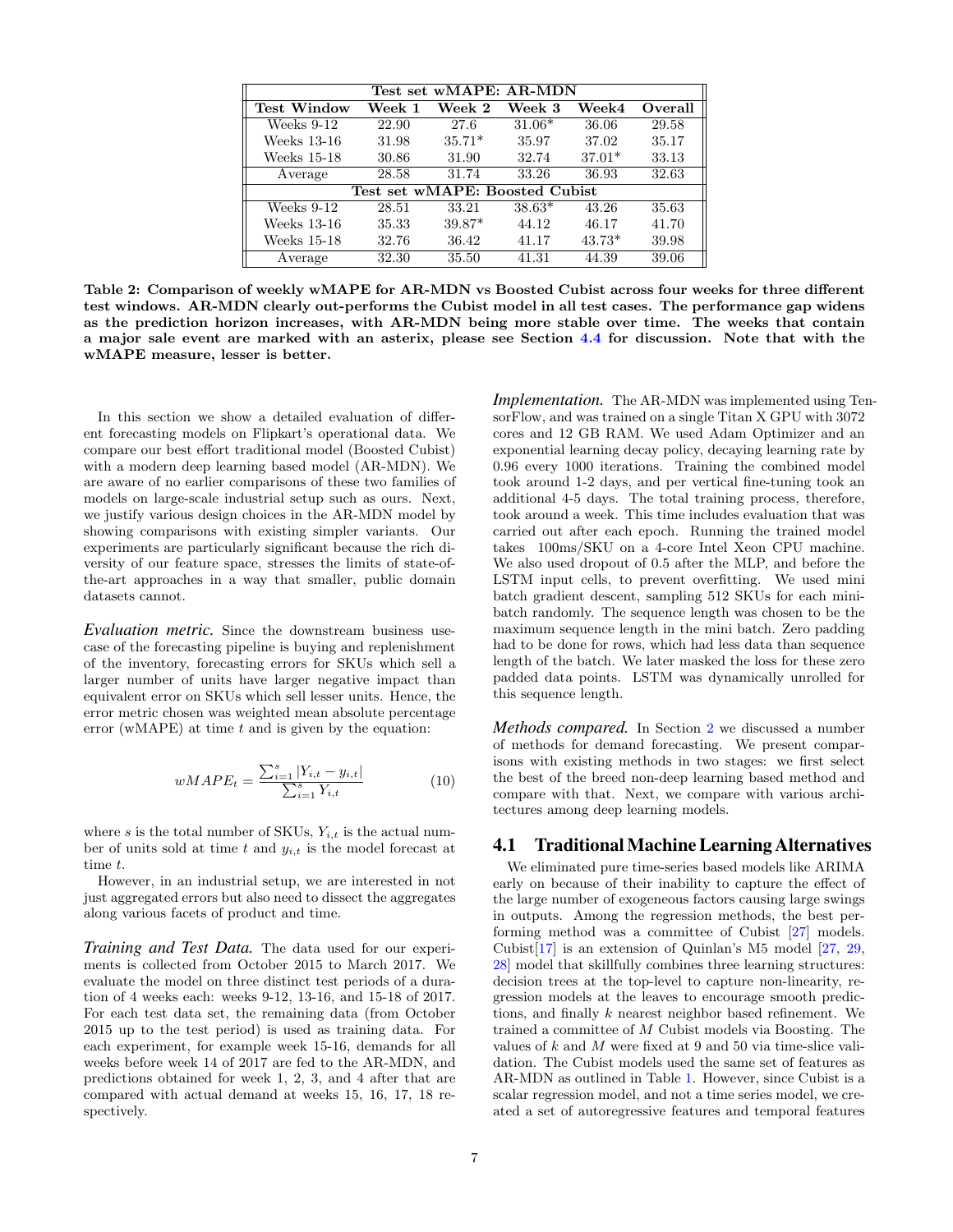

<span id="page-7-2"></span>Figure 5: Comparison of AR-MDN vs Cubist across at vertical level, for a sample set of categories in our test dataset. The AR-MDN model performs better than Cubist for 27 categories out of 40. Insights from this experiment are discussed in Section [4.1.2.](#page-7-0)

along time. Specifically we used auto-regressive features like mean sale of the previous week and mean sale of the previous month; and temporal features like week of year and time since first sale/launch.



<span id="page-7-1"></span>Figure 6: Towards deploying the model, a prediction of wMAPE less than 30% is considered reliable enough to automate the replenishment process. Here we show the percentage of SKUs that are "actionable" across the various weekly time horizons, compared across the AR-MDN solution and the baseline Cubist. The AR-MDN predictions are clearly actionable across a larger set of SKUs.

Table [2](#page-6-0) shows the comparison of the results obtained by the AR-MDN model and the Boosted-Cubist model across four weeks for three different test windows. Overall, AR-MDN has a wMAPE between 22.90% − 37.02% across the three sets of experiments whereas Boosted Cubist has a higher error of  $28.51\% - 46.17\%$ . The AR-MDN model consistently outperforms the Cubist model both of which greatly outperform the ARIMA model (data not shown).

Another interesting trend is the difference in error between the Cubist model and AR-MDN model increases as the forecasting horizon increases. For the 1-week-out forecast the difference in wMAPE is in the range of 2−5% which increases to  $7 - 9\%$  for the 4-weeks-out forecasts.

The performance is also slightly worse during weeks where a multi-day large sale event occurred (weeks 11, 14, and 18) as opposed to the "business as usual" weeks i.e. weeks which did not feature large sale events. We will discuss further on such event weeks in Section [4.4.](#page-10-4)

## *4.1.1 Actionable Performance*

Another important parameter for success called "hits" can be defined as the number of SKUs for which the forecasts are actionable i.e. has average percentage error less than 30% across all three testing windows. The cutoff of 30% was chosen based on business inputs. For AR-MDN 69%/61%of the SKUs are "hits" for 1-week-out and 4-weeks-out forecasts respectively while the corresponding numbers for the Cubist model are 64%/52%. Hence, a similar trend holds that the AR-MDN outperforms the Cubist and difference is more notable when the prediction time horizon is larger.

Finally, we measure the quality of the models at the SKU level. In Figure [6](#page-7-1) we show the number of SKUs which have lesser than cutoff error across weeks. Based on Figure [6,](#page-7-1) it can be concluded that almost 70% of the SKUs are actionable and the replenishment of these can be completely automated based on the described models.

## <span id="page-7-0"></span>*4.1.2 Vertical-Level Results*

While the models are quite robust at the SKU level, it was imperative to understand whether the models performed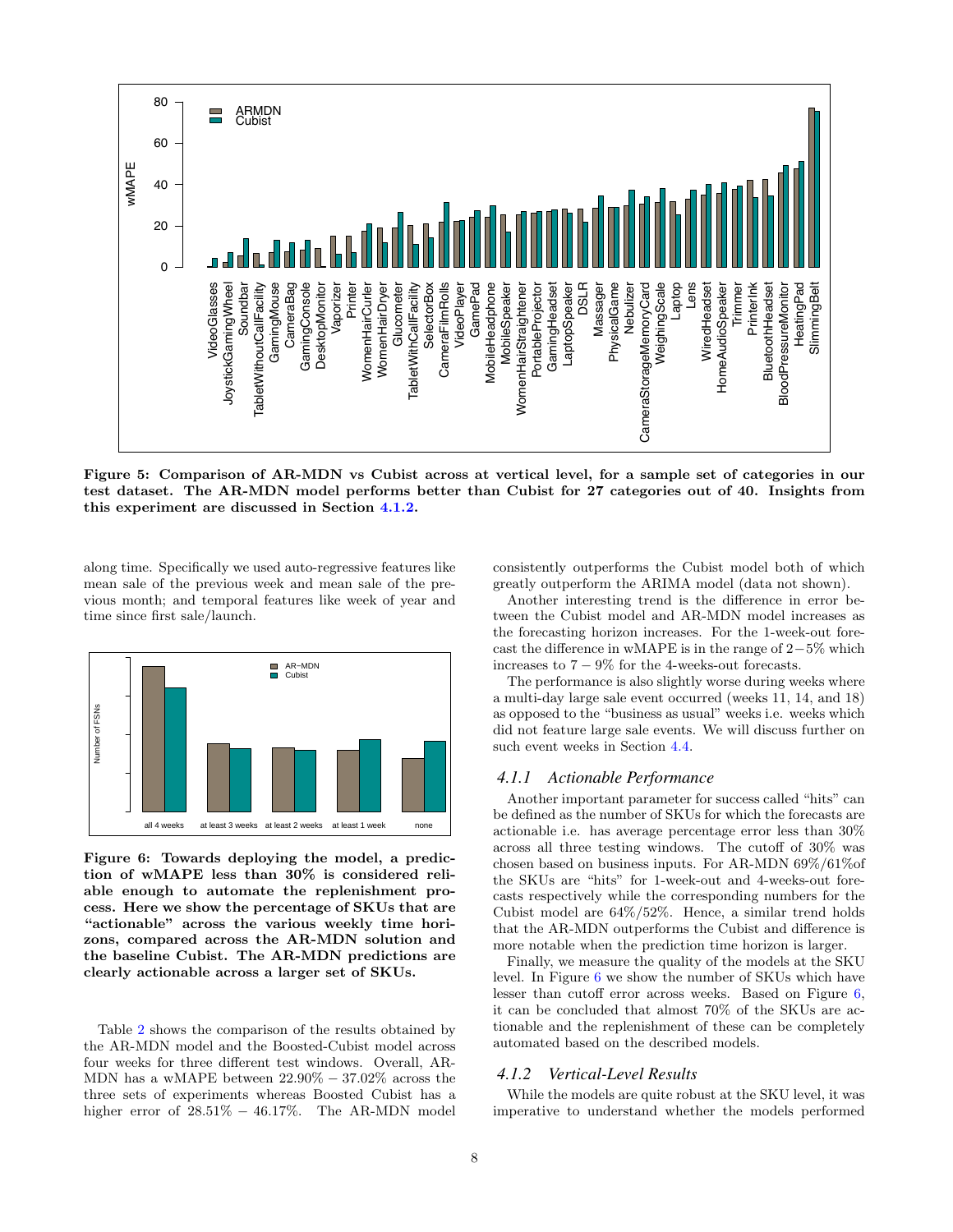

<span id="page-8-1"></span>Figure 7: The performance of the AR-MDN model compared with the actual sale values and with the baseline for an example set of SKUs. The training data is to the left of the vertical line, and the test period is to the right. For the SKU shown in (a) to (e), the  $4^{th}$  week contained a major sale event, hence the spike in number of units sold. For the SKU in (f) the sale event was in the  $2^{nd}$  week of testing. See further discussion in Section [4.1.3.](#page-8-0)

better across certain verticals (products belonging to the same category), and how consistent the performance was across the product classes. In Figure [5](#page-7-2) we show the performance of both models at a vertical level, where it becomes clear that performance is fairly consistent for both models. However, out of the 40 verticals, AR-MDN does better than the Cubist model in 27 out of 40 verticals. Since, verticals are a homogeneous mix of SKUs, and are a "decision making unit" from business process perspective, this is a significant data point.

The decision on which of the two models would be adopted as a business process depends on the overall performance of the models on a vertical. Given that the number of SKUs are numerous it is not practically possible to make the choice of model at an SKU level. Therefore, given the performance of AR-MDN, it would be more widely integrated into the business process as opposed to Cubist.

#### <span id="page-8-0"></span>*4.1.3 Performance on Representative SKUs*

In Figure [7](#page-8-1) we show the performance of AR-MDN and Cubist on a representative set of 6 SKUs for test window 3. In the first 5 SKUs (Figure [7](#page-8-1) (a)-(e)), the  $4^{th}$  timepoint or Week 18 contains a large sale event. In general, all SKUs in our dataset show sharp increase in demand during an event week, a trend observed here as well. However, these 6 SKUs represent slightly different classes in terms of sale trend and we discuss them individually below. For confidentiality reasons, we are unable to reveal the actual product corresponding to each SKU.

(a) This SKU is representative of products that have very low demand during business-as-usual (BAU) weeks. However, they show orders-of-magnitude jump in demand during a sale event, in response to the associative factors that drive a large event. AR-MDN clearly outperforms Cubist in picking up this drastic change of demand. While Cubist does pick up the increasing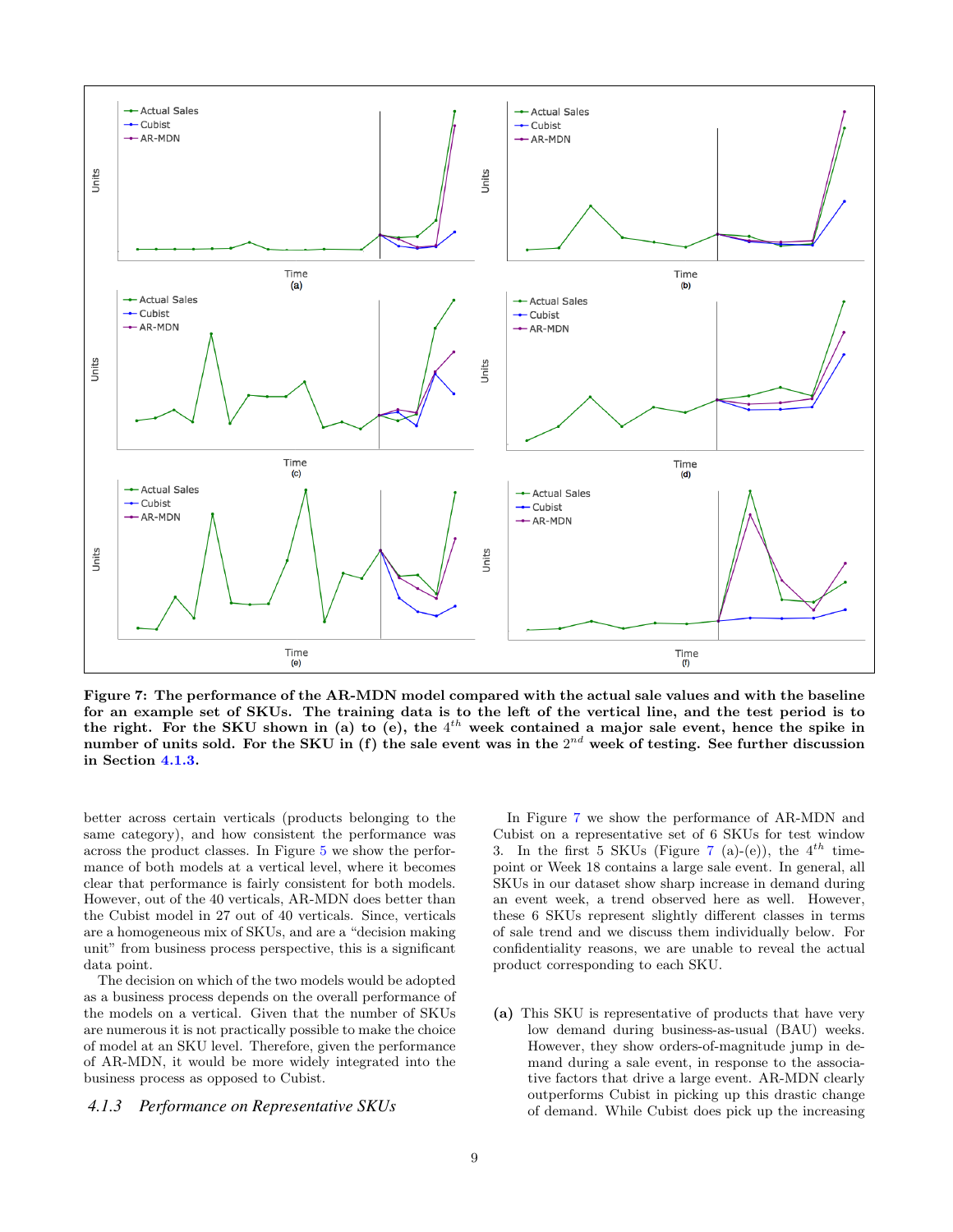

<span id="page-9-0"></span>Figure 8: Comparison of AR-MDN with alternative Neural-Network model architectures at the SKU level. It is clear that the complete AR-MDN architecture outperforms the ablated models. Note that the 4-weeks-out test case  $(t+4)$  contained a major sale event, hence the particularly large error.

trend, it falters in correctly picking the magnitude of increase.

- (b) This SKU represents those that generally show moderate but steady sales during a BAU week and then the demand jumps sharply during the event week. Here, while both AR-MDN and Cubist do well in picking the trend during the non-event time points, AR-MDN clearly outperforms Cubist in estimating the magnitude of the demand jump during the event week.
- (c) Represents SKUs that have fluctuating demand but shows sharp jumps just prior to an event (around the time frame when marketing and advertising campaigns begin). The increasing trend is maintained during the event week. These SKUs typically see "warm-up" offers before the actual event, to cater to the interests of additional visitors to the website in response to marketing campaigns. Both Cubist and AR-MDN are successful in modeling the pre-event week rise in demand. However, while AR-MDN correctly detects the continuing increasing tread correctly, Cubist fails to do so.
- (d) This example is representative of SKUs which are relatively new products. They show and overall increasing trend, which is then boosted by a sale event. Both Cubist and AR-MDN are moderately successful, with AR-MDN doing slightly better, in predicting the nonevent and event week demand.
- (e) This SKU is representative of products that display wildly fluctuating demands on a weekly basis with sharp peaks and deep valleys due to various known and latent associative factors. Event weeks show sharp rises but the magnitude of the rise may have been observed during non-event weeks as well. Cubist fails in detecting the inherent fluctuating trends and forecasts a steady decrease while the AR-MDN does a much better job in modeling the sharp rises and falls.
- (f) This example represents SKUs which generally have low sales during non-event weeks, participates but not strongly



<span id="page-9-1"></span>Figure 9: Comparison of prediction error with and without the use of derived features. Though the derived features are obtained from the raw features, the model cannot explicitly capture these novel signals. The model benefits from including several "expert-designed" features that could lessen the complexity of the machine learning.

during an event week but rather tend to have their own "mini" events. Once again, Cubist fails to pick up the idiosyncratic nature of demand for this SKU while AR-MDN forecasts fairly accurately.

While these 6 SKUs are only a snapshot of the variety of demand patterns in our dataset, they clearly highlight the advantage of AR-MDN across a large cluster of products.

### 4.2 Comparison with Alternative Neural Model Architectures

The AR-MDN model is composed of three modular subparts; i) MLP as the associative layer, ii) LSTM as the recurrent layer, and iii) MDN as the output layer. As stated above, the rationale for this modular architecture was that the MLP is useful for the associative features affecting demand, the LSTM handles the sequential aspects of demand while the MDN is necessary to handle the multi-modality of the output space. The question naturally arises whether, the hypothesis is in fact correct and whether all three subparts are integral to the performance of the machine. Further, how much is performance affected without a particular sub-part.

To quantify the above a series of experiments were performed by removing one component at a time from the AR-MDN model. Therefore we developed a R-MDN (no MLP), A-MDN (no LSTM), AR (single Gaussian) and compared against the complete AR-MDN model. Existing deep learning models for time series predictions are based purely on a LSTM with neither the mixture of Gaussian or the multilayer associative model [\[11\]](#page-11-23).

Figure [8](#page-9-0) compares the error of AR-MDN with these alternative architectures for the weeks 15-18 test window (the same trends holds for other test windows as well). From these experiments we can make the following observations:

• We clearly see that the complete AR-MDN machine outperforms all its variants by varying degrees.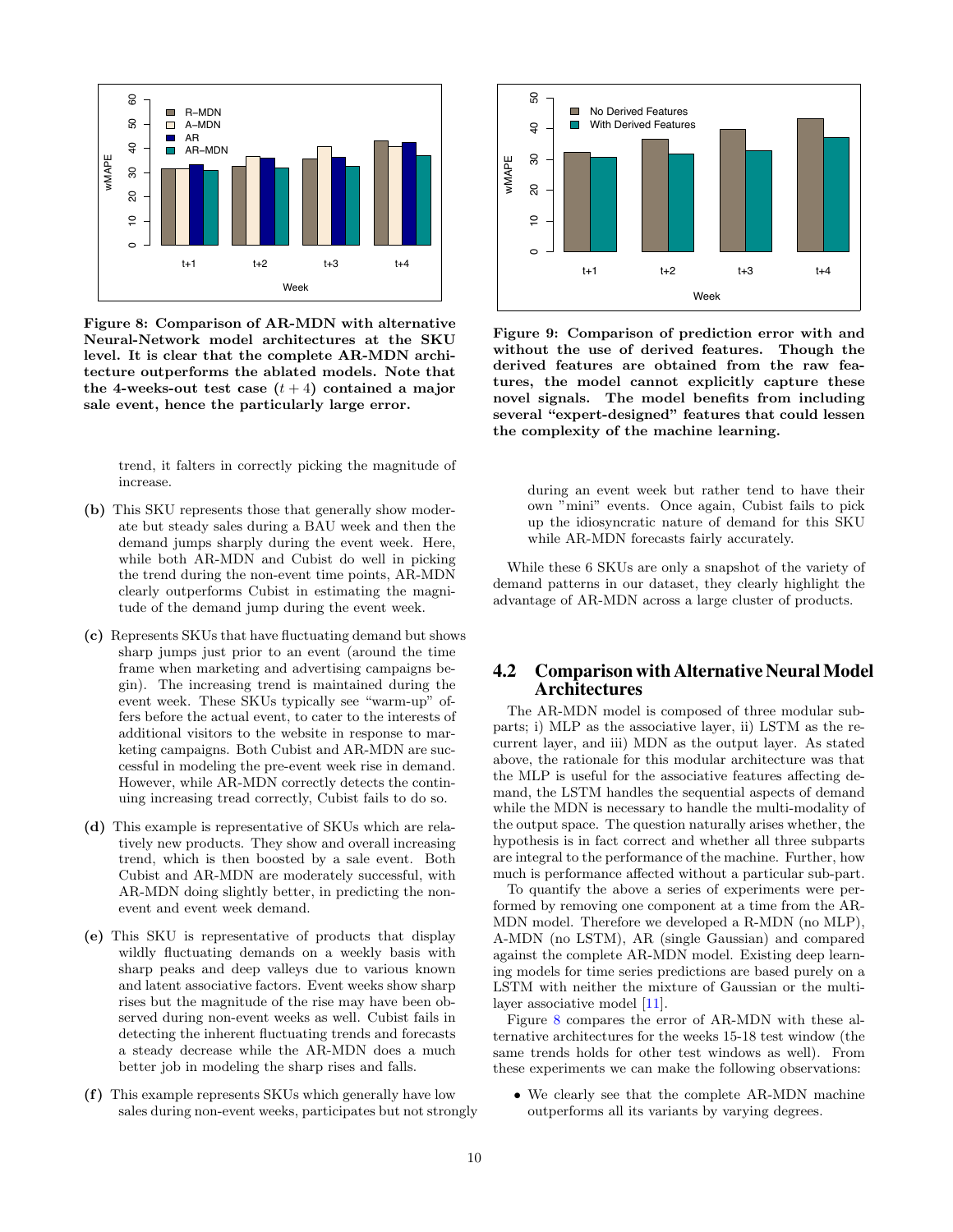- A model without the associative layer (R-MDN) has between 1% to 7% higher error than full AR-MDN. The associative layer has a greater role in forecasts further out in the future than in the next week.
- The recurrent layer also has an important role in reducing error and its removal causes error to increase from 0.5% to 8%.
- The mixture of ten Gaussians in the output layer is significantly better than a single Gaussian across all four forecast horizons.

Overall, the experiments prove that each of the layers of the hybrid AR-MDN architecture is integral to the performance and the layers working in tandem unleash the full modeling prowess of the machine.

### <span id="page-10-3"></span>4.3 Effect of Engineered Features

Deep learning promises to remove the need for feature engineering [\[20\]](#page-11-30), and on many speech and image processing tasks that promise has been largely met [\[13,](#page-11-31) [30\]](#page-11-32). In these experiments we show that for our environment of highly heterogeneous features and products, features engineered by domain experts continue to be extremely useful.

In Section [3.1.1](#page-2-3) we described a number of derived functions. These features are used to capture inherent and easily derivable properties in the time series and price and discounting related observations. In Figure [9](#page-9-1) we plot error with and without our hand engineered features. We find that these features had a significant impact in reducing error. These features are particularly useful for predictions further into the future where the recurrent features tend to be less useful.

# <span id="page-10-4"></span>4.4 Performance During "Event" Weeks

Flipkart tends to hold small to large scale events frequently, spanning multiple days, which are characterized by larger than usual discounts, aggressive marketing campaigns and strong word-of-mouth advertising. The "event" weeks also tend to have higher number of unknowns or latent variables like regional festivals, matching competitor events, launch of a popular and coveted product, etc. Importantly, these weeks are also a time for maximizing opportunity (high sale numbers) and when the supply-chain is most stressed due to the higher volumes. Business planning (for example, inventory buying) for these events also happen earlier than usual, generally 2-4 weeks in advance. Therefore, error in forecasts (which need to be more than 1-week-out) during the event weeks, disproportionately affects business critical metrics, as compared to "business-as-usual" weeks. In our test windows, weeks 11 (3-weeks-out in test window 1), 14 (2-weeks-out in test window 2), and 18 (4-weeks-out in test window 3) contain such events.

In the comparison with Cubist in Table [2,](#page-6-0) it is amply clear that AR-MDN is the better of the two models for all 3 weeks that contain a major sales event. The average wMAPE for these 3 weeks are 34.59% and 40.74% for AR-MDN and Cubist, respectively. Given the volume of sales that are observed on these weeks, this difference in performance alone is sufficient motivation for the production scale use of AR-MDN.

In the comparison with alternative neural architectures, the insights obtained are even more interesting and clearly highlights the potency of the hybrid architecture deployed in AR-MDN. The snapshot provided in Figure [8](#page-9-0) is for weeks 15-18 window of the test set. Here the event week is 4 weeks-out and represented by the  $t + 4$  time point in the Figure. R-MDN is the worst performing of the alternatives, and all the other models which do not omit the associative layer beats the vanilla LSTM model. This reinforces the intuitive belief that the effect of the associative factors are largest during the event weeks. Another interesting observation is that though both AR and A-MDN retain the associative layer, the models with MDN outperforms the one with the single Gaussian. As mentioned above, the event weeks are also peppered with latent variables and the noise tolerance brought about by the MDN has clear advantages. The complete AR-MDN machine significantly outperforms all the other architectures including A-MDN, highlighting that even during weeks where associative factors hold greater importance, the additional temporal features captured by the recurrent layer adds value. The same observations also hold true for weeks 11 and 14 in the other test windows.

## <span id="page-10-1"></span>5. CONCLUSIONS AND FUTURE DIREC-**TIONS**

In this work, we develop a unified ML architecture that can simultaneously model causal factors, time-series trends and multi-modal output spaces. The machine can be trained end-to-end, in reasonable time over a large real-world dataset. Results show that the proposed architecture easily outperforms a state-of-the-art model based on boosted decision trees.

Deep Learning based solutions have been found to be adept at automatic feature learning for structured data such as Images and Speech. However, for problems over multimodal data that spans numerical, categorical, binary and time-series modalities, Deep Learning benefits heavily from so-called "expert-designed" features. Similar observation was also made previously in [\[8\]](#page-11-33).

One of the key aspects to evaluate in the future, is the effect of prediction errors on metrics such as logistics cost, SLA adherence and overall customer satisfaction. Modeling and evaluating these aspects, while interesting, is beyond the scope of this work.

Future work shall focus on the forecasting at different granularities of Product  $\times$  Geography  $\times$  Time. It would be interesting to examine if the solution we proposed in this work, could apply directly to other granularities; or if it would require non-trivial redesign of the architecture. Similarly interesting exploration would be in the re-use of a learned model at a certain granularity to initialize the model for a different granularity.

## 6. REFERENCES

- <span id="page-10-0"></span>[1] Winning Model Documentation for Rossmann Store Sales at: https://kaggle2.blob.core.windows.net/forum-messageattachments/102102/3454/Rossmann nr1 doc.pdf.
- <span id="page-10-2"></span>[2] T. Appelhans, E. Mwangomo, D. R. Hardy, A. Hemp, and T. Nauss. Evaluating machine learning approaches for the interpolation of monthly air temperature at Mt. Kilimanjaro, Tanzania. Spatial Statistics, 14:91 – 113, 2015.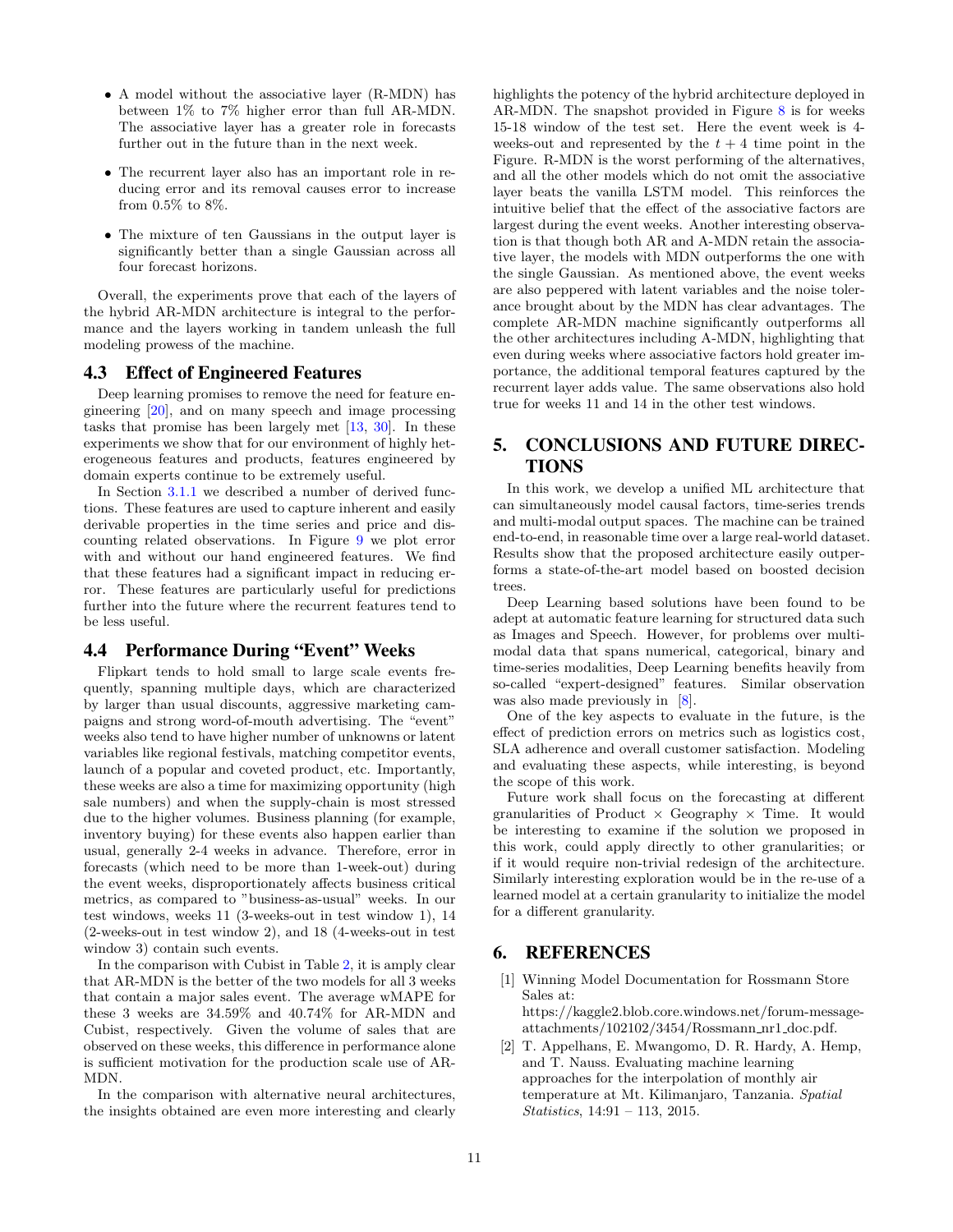- <span id="page-11-8"></span>[3] V. Bjorn. Multiresolution methods for financial time series prediction. Proceedings of the IEEE/IAFE 1995 Conference on Computational Intelligence for Financial Engineering, page 97, 1995.
- <span id="page-11-4"></span>[4] G. Box and D. Cox. An analysis of transformations. Journal of Royal Statistical Society. Series B (Methodological), 26(2):211–252, 1964.
- <span id="page-11-5"></span>[5] G. Box and G. M. Jenkins. Some recent advances in forecasting and control. Journal of Royal Statistical Society. Series C (Applied Statistics), 17(2):91–109, 1968.
- <span id="page-11-17"></span>[6] E. Busseti, I. Osband, and S. Wong. Deep learning for time series modeling. Technical Report, Stanford University, 2012.
- <span id="page-11-24"></span>[7] D.-A. Clevert, T. Unterthiner, and S. Hochreiter. Fast and Accurate Deep Network Learning by Exponential Linear Units (ELUs). CoRR, abs/1511.07289, 2015.
- <span id="page-11-33"></span>[8] P. Covington, J. Adams, and E. Sargin. Deep neural networks for youtube recommendations. In Proceedings of the 10th ACM Conference on Recommender Systems, RecSys '16, pages 191–198, 2016.
- <span id="page-11-10"></span>[9] R. Cristi and M. Tummula. Multirate, multiresolution, recursive kalman filter. Signal processing, 80:1945–1958, 2000.
- <span id="page-11-2"></span>[10] K. J. Ferreira, B. H. A. Lee, and D. Simchi-Levi. Analytics for and online retailer: Demand forecasting and price optimization. Manufacturing and Service Operations Management, 18(1):69–88, 2015.
- <span id="page-11-23"></span>[11] V. Flunkert, D. Salinas, and J. Gasthaus. DeepAR: Probabilistic forecasting with autoregressive neural networks. arXiv:1704.04110, 2017.
- <span id="page-11-26"></span>[12] I. Goodfellow, Y. Bengio, and A. Courville. *Deep* Learning. MIT Press, 2016. <http://www.deeplearningbook.org>.
- <span id="page-11-31"></span>[13] G. Hinton, L. Deng, D. Yu, G. E. Dahl, A. r. Mohamed, N. Jaitly, A. Senior, V. Vanhoucke, P. Nguyen, T. N. Sainath, and B. Kingsbury. Deep neural networks for acoustic modeling in speech recognition: The shared views of four research groups. IEEE Signal Processing Magazine, 29(6):82–97, 2012.
- <span id="page-11-6"></span>[14] R. Hyndman, A. Koehler, J. Ord, and R. Snyder. Forecasting with exponential smoothing: The state space approach. Springer, 2008.
- <span id="page-11-0"></span>[15] R. Kleinberg and T. Leighton. The value of knowing a demand curve: Bounds on regret for online posted-price auctions. pages 594–605, 2003.
- <span id="page-11-22"></span>[16] N. Kourentzes. Intermittent demand forecasts with neural networks. International Journal of Production  $Economics, 143(1):198 - 206, 2013.$
- <span id="page-11-27"></span>[17] M. Kuhn, S. Weston, C. Keefer, and N. Woulton. Cubist: Rule and instance based regression modeling. R Package Version 0.0.13, CRAN, 2013.
- <span id="page-11-20"></span>[18] T. Kuremoto, S. Kimura, K. Kobayashi, and M. Obayashi. Time series forecasting using a deep belief network with restricted Boltzmann machines. Neurocomputing, 137:47 – 56, 2014.
- <span id="page-11-1"></span>[19] P. D. Larson, D. Simchi-Levi, P. Kaminsky, and E. Simchi-Levi. Designing and manging the supply chain. Journal of Business Logistics, 22(1):259–261, 2001.
- <span id="page-11-30"></span>[20] Y. LeCun, Y. Bengio, and G. E. Hinton. Deep learning. Nature, 521(7553):436–444, 2015.
- <span id="page-11-25"></span>[21] C. M. Bishop. Mixture density networks. 01 1994.
- <span id="page-11-15"></span>[22] H. Meyer, M. Katurji, T. Appelhans, M. Muller, T. Nauss, P. Roudier, and P. Zawar-Reza. Mapping daily air temperature for Antarctica based on MODIS LST. Remote Sensing, 8:732, 2016.
- <span id="page-11-21"></span>[23] E. Mocanu, P. H. Nguyen, M. Gibescu, E. M. Larsen, and P. Pinson. Demand forecasting at low aggregation levels using factored conditional restricted boltzmann machine. 2016 Power Systems Computation Conference (PSCC), pages 1–7, 2016.
- <span id="page-11-9"></span>[24] J. Moody and W. Lizhong. What is true price? state space models for high frequency fx data. Proceedings of the IEEE/IAFE 1997 Conference on Computational Intelligence for Financial Engineering, pages 150–156, 1997.
- <span id="page-11-7"></span>[25] K. Papagiannaki, N. Taft, Z. L. Zhang, and C. Diot. Long-term forecasting of internet backbone traffic: observations and initial models. IEEE Transactions on Neural Networks, 2:178–1188, 2003.
- <span id="page-11-19"></span>[26] X. Qiu, L. Zhang, Y. Ren, P. N. Suganthan, and G. Amaratunga. Ensemble deep learning for regression and time series forecasting. 2014 IEEE Symposium on Computational Intelligence in Ensemble Learning  $(CIEL)$ , pages 1–6, 2014.
- <span id="page-11-3"></span>[27] J. Quinlan. Learning with continuous classes. Proceedings of the 5th Australian Joint Conference on Artificial Intelligence, pages 343–348, 1992.
- <span id="page-11-29"></span>[28] J. Quinlan. C4.5:programs for machine learning. Morgan Kaufmann Publishers Inc, pages 236–243, 1993.
- <span id="page-11-28"></span>[29] J. Quinlan. Combining instance based and model based learning. Proceedings of the 10th International Conference on Machine learning, pages 236–243, 1993.
- <span id="page-11-32"></span>[30] A. S. Razavian, H. Azizpour, J. Sullivan, and S. Carlsson. Cnn features off-the-shelf: An astounding baseline for recognition. In Proceedings of the 2014 IEEE Conference on Computer Vision and Pattern Recognition Workshops, CVPRW '14, pages 512–519, 2014.
- <span id="page-11-13"></span>[31] O. Renaud, J.-L. Starck, and F. Murtagh. Wavelet-based forecasting of short and long memory time series. Institut d'Economie et Economtrie, Universit de Genve, 2002.
- <span id="page-11-18"></span>[32] X. Shi, Z. Chen, H. Wang, D.-Y. Yeung, W. kin Wong, and W. chun Woo. Convolutional lstm network: A machine learning approach for precipitation nowcasting. Proceedings of the 28th International Conference on Neural Information Processing Systems (NIPS), 1:802–810, 2015.
- <span id="page-11-11"></span>[33] S. Soltani, D. Boichu, P. Simard, and S. Canu. The long-term memory prediction by multiscale decomposition. Signal Processing, 80:2195–2205, 2000.
- <span id="page-11-12"></span>[34] C. Stolojescu, I. Railean, S. Moga, P. Lenca, and A. Isar. A wavelet based prediction method for time series. Proceedings of Stochastic Modeling Techniques and Data Analysis (SMTDA), pages 757–764, 2010.
- <span id="page-11-14"></span>[35] L. Torgo. Functional models for regression tree leaves. ICML, pages 385–393, 1997.
- <span id="page-11-16"></span>[36] J. Walton. Subpixel urban land cover estimation: Comparing cubist, random forests and support vector regression. Photogram. Eng. Remote Sens.,